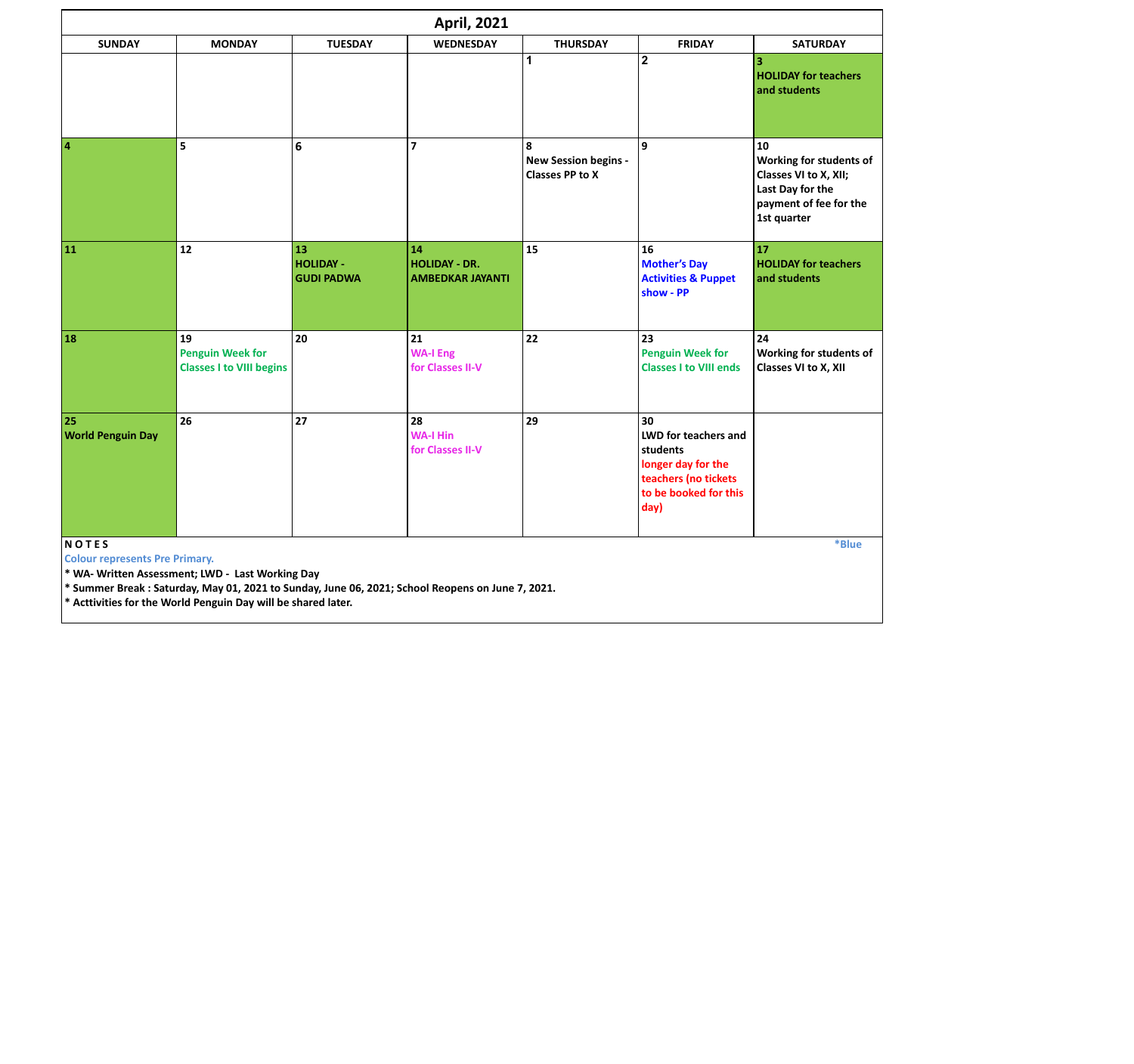| May, 2021       |                         |                         |                                         |                 |                |                                                                                                             |
|-----------------|-------------------------|-------------------------|-----------------------------------------|-----------------|----------------|-------------------------------------------------------------------------------------------------------------|
| <b>SUNDAY</b>   | <b>MONDAY</b>           | <b>TUESDAY</b>          | <b>WEDNESDAY</b>                        | <b>THURSDAY</b> | <b>FRIDAY</b>  | <b>SATURDAY</b>                                                                                             |
|                 |                         |                         |                                         |                 |                | $\vert$ 1<br>HOLIDAY -<br>Maharashtra Day;<br><b>Summer Vacation</b><br>begins for teachers<br>and students |
| $\overline{2}$  | $\overline{\mathbf{3}}$ | $\overline{\mathbf{4}}$ | $\overline{\mathbf{5}}$                 | 6 <sup>1</sup>  | $\overline{7}$ | $\boxed{8}$                                                                                                 |
| $\overline{9}$  | 10 <sup>°</sup>         | $\overline{\bf 11}$     | $\boxed{12}$<br>HOLIDAY-<br>Eid-Ul-Fitr | 13              | $ 14\rangle$   | 15                                                                                                          |
| 16 <sup>°</sup> | 17 <sup>°</sup>         | 18                      | 19                                      | 20              | 21             | 22                                                                                                          |
| 23              | 24                      | $\overline{25}$         | $\overline{26}$                         | 27              | 28             | 29                                                                                                          |
| 30              | 31                      |                         |                                         |                 |                |                                                                                                             |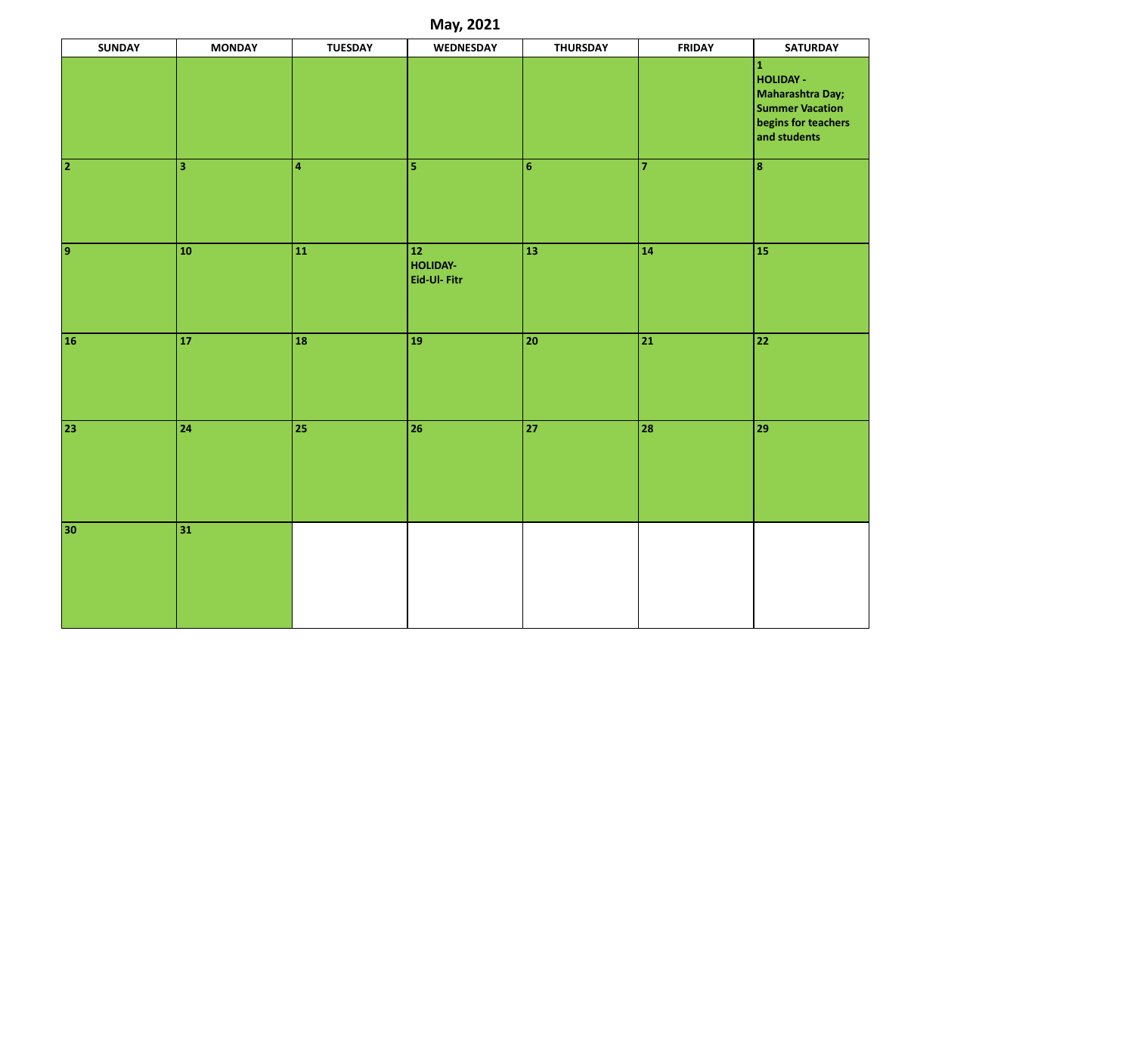|                                                                       |                                                                                   |                | <b>June, 2021</b>                                       |                                                       |                                                                                                  |                                                           |
|-----------------------------------------------------------------------|-----------------------------------------------------------------------------------|----------------|---------------------------------------------------------|-------------------------------------------------------|--------------------------------------------------------------------------------------------------|-----------------------------------------------------------|
| <b>SUNDAY</b>                                                         | <b>MONDAY</b>                                                                     | <b>TUESDAY</b> | <b>WEDNESDAY</b>                                        | <b>THURSDAY</b>                                       | <b>FRIDAY</b>                                                                                    | <b>SATURDAY</b>                                           |
|                                                                       |                                                                                   | 1              | $\overline{2}$<br><b>School reopens for</b><br>teachers | $\overline{\mathbf{3}}$                               | $\overline{a}$                                                                                   | <b>Working for teachers</b>                               |
| $6\phantom{a}6$<br><b>Summer Vacation</b><br><b>Ends for Students</b> | $\overline{7}$<br>School re-opens for<br><b>Classes PP to X</b>                   | 8              | 9                                                       | 10                                                    | 11                                                                                               | 12<br><b>Working for students</b><br>of Classes VI to XII |
| 13                                                                    | 14<br><b>Tell a Tale or self</b><br>composed poems<br>(Eng) for Classes IX &<br>X | 15             | 16<br><b>WAI Math</b><br>for Classes II-V               | 17                                                    | 18<br><b>Fathers' Day Activity -</b><br><b>PP</b>                                                | <b>19</b><br><b>HOLIDAY for teachers</b><br>and students  |
| 20                                                                    | 21<br><b>Creative Writing (Eng)</b><br>for Classes V-VIII                         | 22             | 23<br><b>WAIEVS</b><br>for Classes III-V                | 24<br><b>Hand Writing (Eng)</b><br>for Classes I - IV | 25<br><b>Red Day Activity - PP</b><br>(Students and<br>teachers of PP to<br>come dressed in Red) | 26<br><b>Working for students</b><br>of Classes VI to XII |
| 27                                                                    | 28                                                                                | 29             | 30                                                      |                                                       |                                                                                                  |                                                           |
| <b>NOTES</b>                                                          |                                                                                   |                |                                                         |                                                       |                                                                                                  |                                                           |

**\* Holiday for Palki day, once confirmed, will be declared through Conneting Matters. In lieu of this holiday, a Saturday (Holiday) will be declared working. \* Extra classes may be held for Classes X & XII on the days of the holidays.**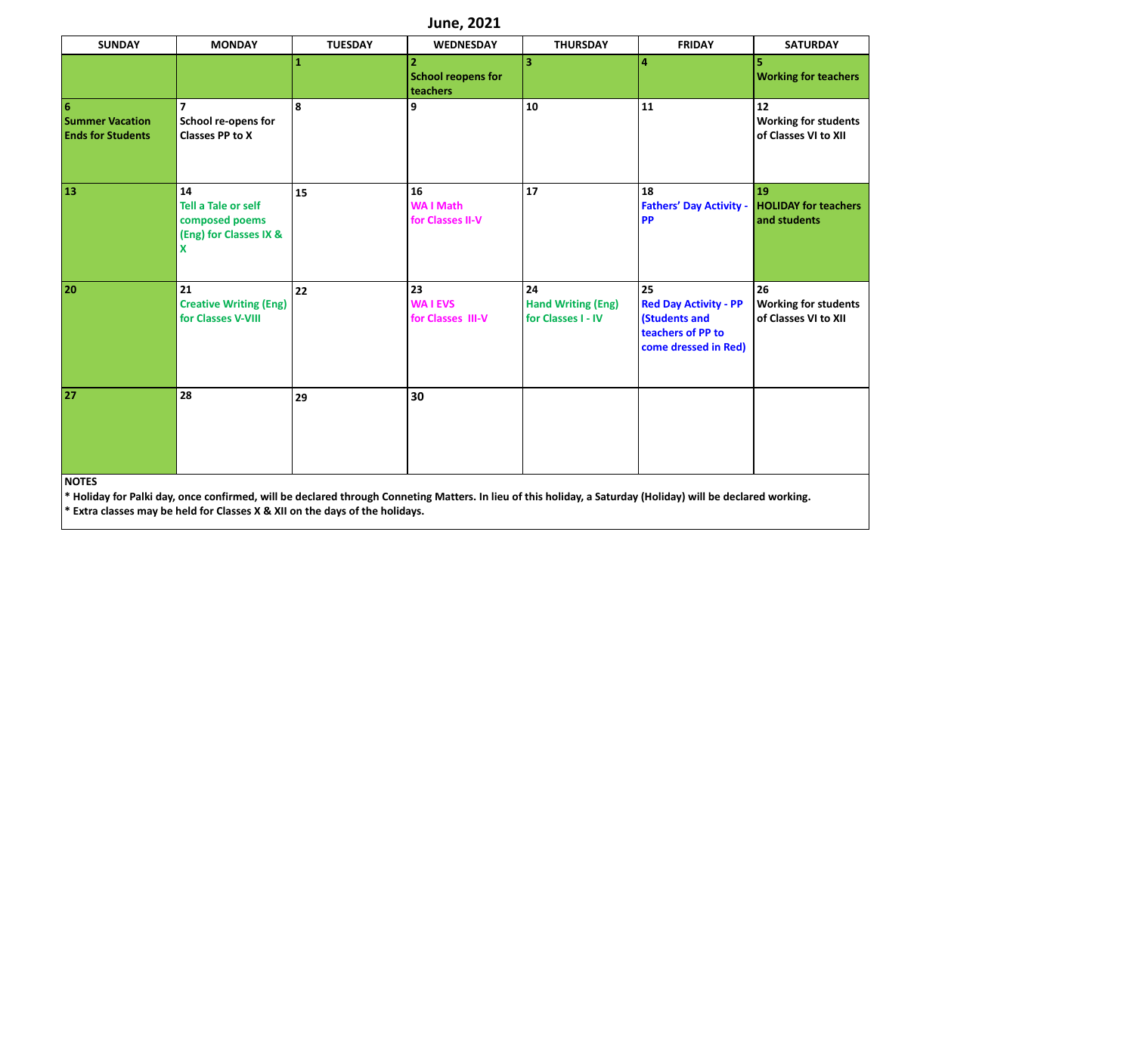|                         |                                                                                  |                                                                                                       | <b>July, 2021</b>                                                                                    |                                                                                            |                                                                                                                                     |                                                                                              |
|-------------------------|----------------------------------------------------------------------------------|-------------------------------------------------------------------------------------------------------|------------------------------------------------------------------------------------------------------|--------------------------------------------------------------------------------------------|-------------------------------------------------------------------------------------------------------------------------------------|----------------------------------------------------------------------------------------------|
| <b>SUNDAY</b>           | <b>MONDAY</b>                                                                    | <b>TUESDAY</b>                                                                                        | <b>WEDNESDAY</b>                                                                                     | <b>THURSDAY</b>                                                                            | <b>FRIDAY</b>                                                                                                                       | <b>SATURDAY</b>                                                                              |
|                         |                                                                                  |                                                                                                       |                                                                                                      | $\mathbf{1}$<br><b>UT-1 for Classes VI-XII</b><br>begin                                    | $\overline{2}$<br>Pyjama Day - PP<br>(Students of PP to<br>come dressed in<br>nightsuits)<br><b>UT-1 for Classes VI-XII</b>         | 3<br><b>HOLIDAY for teachers and</b><br><b>students</b>                                      |
| $\overline{\mathbf{4}}$ | 5<br><b>UT-1 for Classes VI-</b><br>XII.                                         | 6<br><b>UT-1 for Classes VI-</b><br>XII                                                               | $\overline{ }$<br><b>WA-II Eng for</b><br><b>Classes II-V;</b><br><b>UT-1 for Classes VI-</b><br>XII | 8<br><b>Spell Bee (Eng) for</b><br><b>Classes III-V;</b><br><b>UT-1 for Classes VI-XII</b> | 9<br><b>Blue Day Activity - PP</b><br>(Students and<br>teachers of PP to<br>come dressed in Blue)<br><b>UT-1 for Classes VI-XII</b> | 10<br>UT-1 for Classes VI-XII end;<br>Last Day for the payment of<br>fee for the 2nd quarter |
| 11                      | 12<br>Twist in a tale -<br><b>Creative writing (Eng)</b><br>for Classes XI & XII | 13                                                                                                    | 14<br><b>WA-II Hin for Classes</b><br>$II-V$                                                         | 15<br><b>SSC Quiz for Classes</b><br>VI to X                                               | 16                                                                                                                                  | 17<br><b>HOLIDAY for teachers and</b><br>students                                            |
| 18                      | 19                                                                               | 20<br><b>Eid celebrations - PP</b><br>(Students and<br>teachers of PP to<br>come dressed in<br>Green) | 21<br>* HOLIDAY - Bakri Eid                                                                          | 22                                                                                         | 23<br><b>PTM-I for Classes</b><br>PP to XII                                                                                         | 24<br>PTM-I for Classes PP to<br>XII                                                         |
| 25                      | 26                                                                               | 27                                                                                                    | 28<br><b>WA-II Maths for</b><br><b>Classes II-V</b>                                                  | 29<br><b>Book Mark Making</b><br>for Classes   & II                                        | 30<br><b>Friendship Day</b><br><b>Activity - PP</b>                                                                                 | 31<br><b>HOLIDAY for teachers</b><br>and students                                            |
| <b>NOTES</b>            | * Bakri Eid holiday depends on the sighting of the moon.                         |                                                                                                       |                                                                                                      |                                                                                            |                                                                                                                                     |                                                                                              |

**\* UT-1 - Unit Test-1 \* Time Slots for the PTM (virtual) will be shared by the CT.** 

**\* MPMS content for the days of the PTM will be shared via CM.** 

**\* Extra classes may be held for Classes X & XII on the days of the holidays.**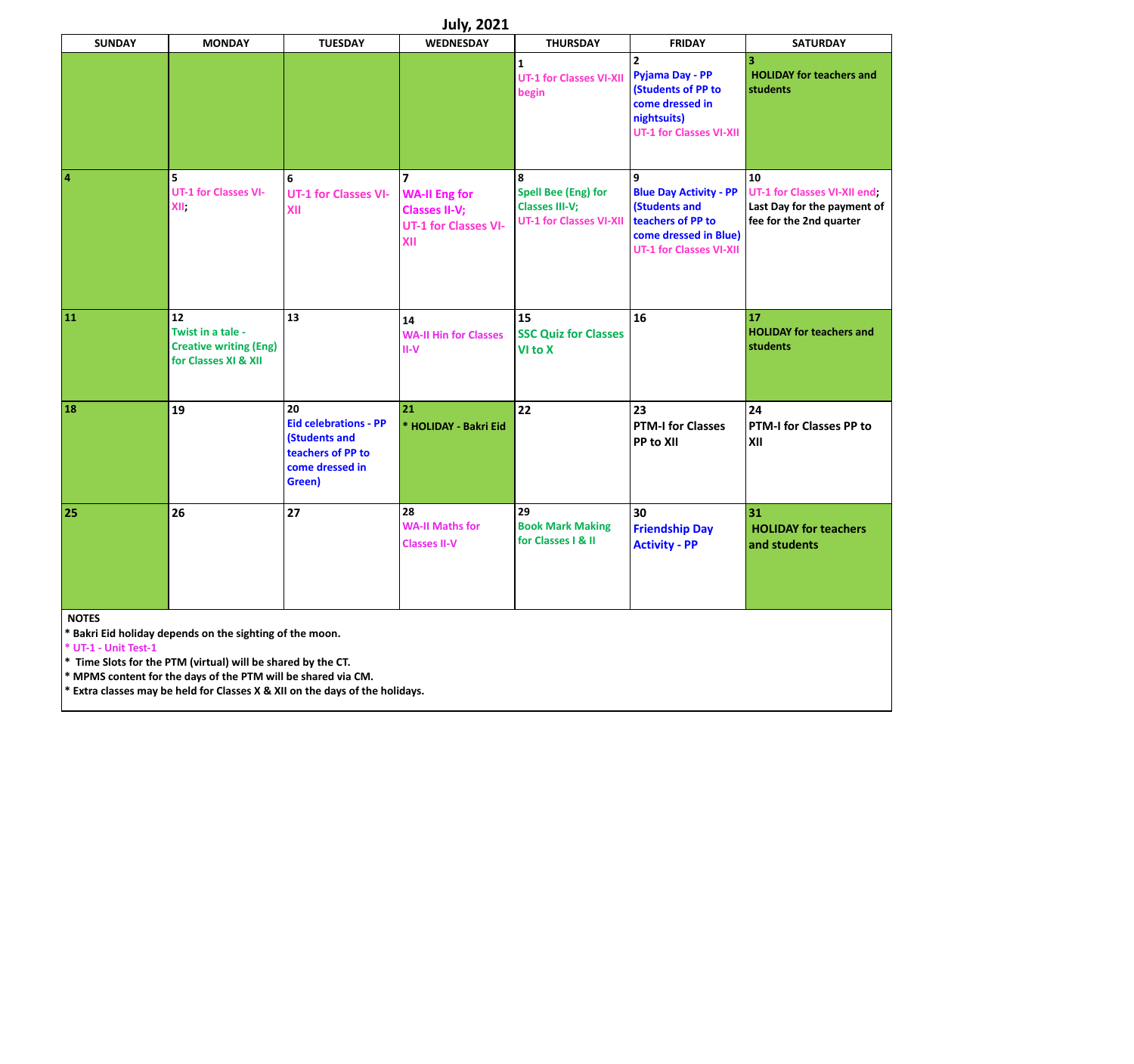| <b>August, 2021</b>           |                                                                                                                                                                         |                |                                                       |                                                                                                                                   |                                                                                                                                                |                                                                                                              |
|-------------------------------|-------------------------------------------------------------------------------------------------------------------------------------------------------------------------|----------------|-------------------------------------------------------|-----------------------------------------------------------------------------------------------------------------------------------|------------------------------------------------------------------------------------------------------------------------------------------------|--------------------------------------------------------------------------------------------------------------|
| <b>SUNDAY</b>                 | <b>MONDAY</b>                                                                                                                                                           | <b>TUESDAY</b> | <b>WEDNESDAY</b>                                      | <b>THURSDAY</b>                                                                                                                   | <b>FRIDAY</b>                                                                                                                                  | <b>SATURDAY</b>                                                                                              |
| $\mathbf{1}$                  | $\mathbf{2}$                                                                                                                                                            | 3              | 4<br><b>WA-II EVS for Classes</b><br>$II$ -IV         | 5                                                                                                                                 | 6                                                                                                                                              | <b>HOLIDAY for teachers</b><br>and students                                                                  |
| 8                             | 9                                                                                                                                                                       | 10             | 11                                                    | 12<br>'Just A Minute' for<br><b>Classes V &amp; VI</b>                                                                            | 13<br>'Monument Drawing' for<br><b>Classes VII &amp; VIII;</b><br>'On the Spot Drawing' for<br><b>Classes III &amp; IV</b>                     | 14<br>'Speeches that Inspire'<br>for Classes XI & XII<br>Working for students of<br><b>Classes VI to XII</b> |
| 15<br><b>Independence Day</b> | 16<br><b>Independence Day</b><br><b>Celebration' - PP</b><br>(Students and<br>teachers to come<br>dressed in white,<br>orange, green or<br>blue-traditional<br>clothes) | 17             | 18<br><b>WA-III Eng for</b><br><b>Classes II-IV</b>   | 19<br>'Onam &<br>Rakshabandhan<br><b>Celebration' - PP</b><br><b>(Students &amp; teachers</b><br>to come dressed in<br>off white) | 20<br>* HOLIDAY -<br><b>Muharram</b>                                                                                                           | 21<br><b>HOLIDAY for teachers</b><br>and students                                                            |
| 22                            | 23                                                                                                                                                                      | 24             | 25<br><b>WA-III Hindi for</b><br><b>Classes II-IV</b> | 26                                                                                                                                | 27<br>'Design a Logo' (National<br><b>Sports Day) for Classes IX</b><br><b>&amp; X</b><br>'Tongue Twister Day' for<br><b>Classes I to VIII</b> | 28<br>Working for students of<br><b>Classes VI to XII</b>                                                    |
| 29                            | 30<br>Janmashtami<br><b>Celebrations - PP</b><br>(Students to come<br>dressed as Krishna &<br>Radha)                                                                    | 31             |                                                       |                                                                                                                                   |                                                                                                                                                |                                                                                                              |
| <b>NOTES</b>                  | Assessment of Speaking & Listening - dates will be shared later.<br>* Extra classes may be held for Classes X & XII on the days of the holidays.                        |                |                                                       |                                                                                                                                   |                                                                                                                                                | $*$ ASL -                                                                                                    |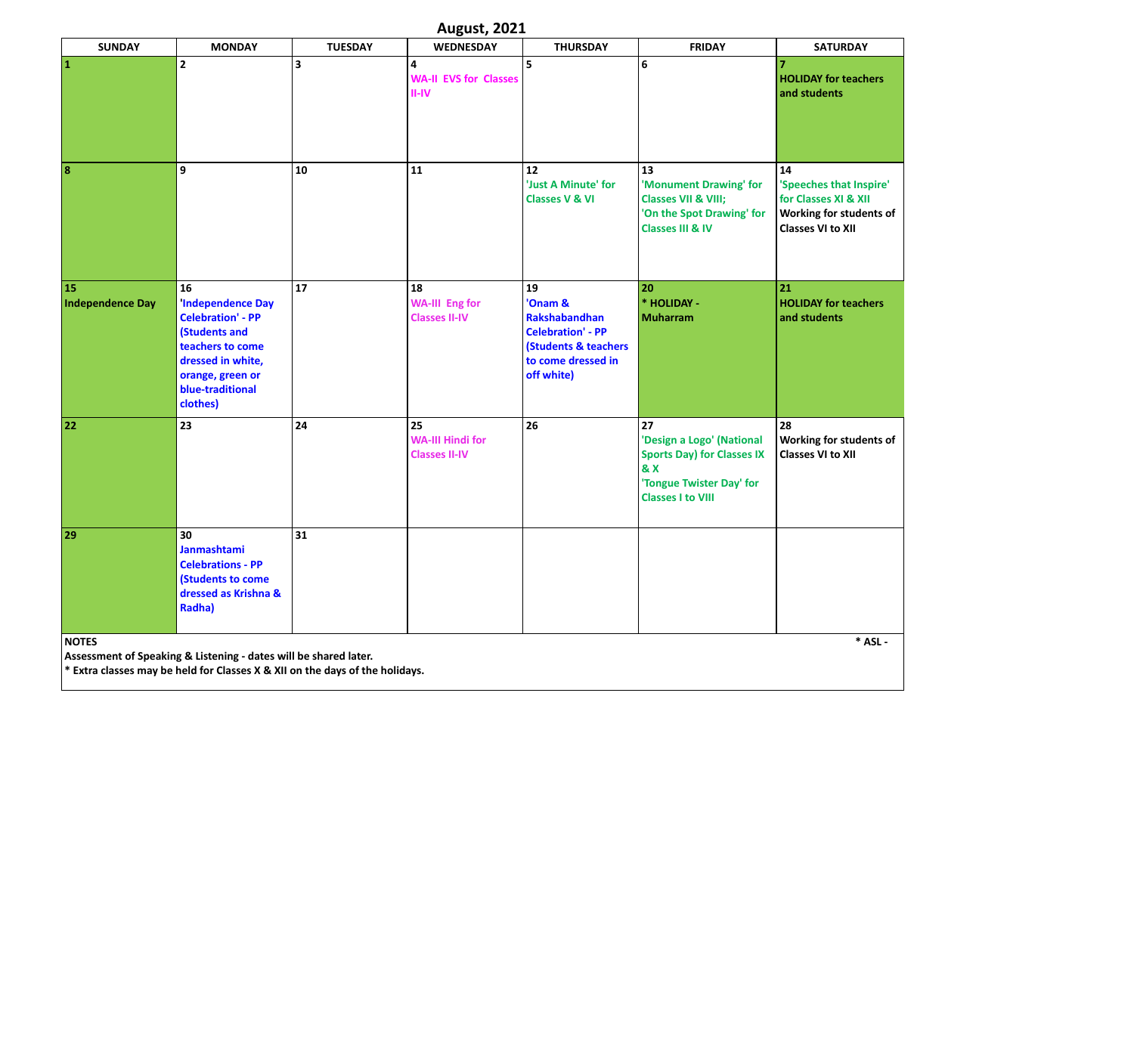| September, 2021 |  |
|-----------------|--|
|-----------------|--|

| <b>SUNDAY</b>                                                 | <b>MONDAY</b>                                                                                                                              | <b>TUESDAY</b>                                                                                                                                                | <b>WEDNESDAY</b>                                                                                                                                                                                             | <b>THURSDAY</b>                                                                                                                   | <b>FRIDAY</b>                                                                                                                   | <b>SATURDAY</b>                                                                                                                                                                              |
|---------------------------------------------------------------|--------------------------------------------------------------------------------------------------------------------------------------------|---------------------------------------------------------------------------------------------------------------------------------------------------------------|--------------------------------------------------------------------------------------------------------------------------------------------------------------------------------------------------------------|-----------------------------------------------------------------------------------------------------------------------------------|---------------------------------------------------------------------------------------------------------------------------------|----------------------------------------------------------------------------------------------------------------------------------------------------------------------------------------------|
|                                                               |                                                                                                                                            |                                                                                                                                                               | $\mathbf{1}$<br><b>WA-III Maths for</b><br><b>Classes II-IV</b>                                                                                                                                              | $\overline{2}$                                                                                                                    | 3                                                                                                                               | 4<br><b>Holiday for Students</b>                                                                                                                                                             |
| 5<br><b>Teachers' Day</b>                                     | 6                                                                                                                                          | $\overline{7}$                                                                                                                                                | 8<br><b>WA-III EVS for</b><br><b>Classes II-IV</b>                                                                                                                                                           | 9<br><b>Ganesh Chaturthi</b><br><b>Celebration &amp; Orange</b><br>Day - PP (Students &<br>teachers to come<br>dressed in Orange) | 10<br><b>HOLIDAY - Ganesh</b><br><b>Chaturthi</b>                                                                               | 11<br><b>HOLIDAY for teachers</b><br>and students                                                                                                                                            |
| 12                                                            | 13<br><b>HOLIDAY - Gouri Puja</b>                                                                                                          | 14<br><b>Hindi Diwas</b>                                                                                                                                      | 15                                                                                                                                                                                                           | 16                                                                                                                                | 17                                                                                                                              | 18<br><b>Annual Day - Bhukum</b><br>(III & IV);<br><b>HOLIDAY for teachers</b><br>and students                                                                                               |
| 19<br><b>Anant Chaturdashi</b>                                | 20<br><b>Hindi Choral</b><br><b>Recitation-UKG</b>                                                                                         | 21<br><b>Hindi Choral</b><br><b>Recitation-LKG;</b><br><b>Annual Day - Bhukum</b><br>(III & IV);<br><b>Half Yearly Exams</b><br>begin for Classes V to<br>XII | 22<br><b>Hindi Choral</b><br><b>Recitation- Nursery;</b><br><b>Annual Day - Bhukum</b><br>(III & IV);<br><b>Half Yearly Exams for</b><br><b>Classes V to XII;</b><br><b>Report Cards to be</b><br>sent to PP | 23<br><b>Annual Day - Bhukum</b><br>(III & IV);<br><b>Half Yearly Exams for</b><br><b>Classes V to XII</b>                        | 24<br><b>PTM 2- PP;</b><br><b>Annual Day - Bhukum</b><br>(III & IV);<br><b>Half Yearly Exams for</b><br><b>Classes V to XII</b> | 25<br>PTM 2- PP;<br><b>Half Yearly Exams for</b><br><b>Classes V to XII;</b><br><b>Holiday only for</b><br><b>Bhukum teachers</b><br>involved in Annual<br>Day of Class III & IV<br>on 18th. |
| 26                                                            | 27<br><b>Half Yearly Exams for</b><br><b>Class V end, Half</b><br><b>Yearly Exams for</b><br><b>Classes VI to XII</b>                      | 28<br><b>Half Yearly Exams for</b><br><b>Classes VI to XII</b>                                                                                                | 29<br><b>Half Yearly Exams for</b><br><b>Classes VI to XII</b>                                                                                                                                               | 30<br>Annual Day - Undri (III<br>& IV)<br><b>Half Yearly Exams for</b><br><b>Classes VI to XII</b>                                |                                                                                                                                 |                                                                                                                                                                                              |
| <b>NOTES</b><br>(a) for Classes I-X - 8.00 a.m. to 11.30 a.m. | School Timings during Half-Yearly Exams (Sept 21 to Oct 1):-<br>(b) for Pre-Primary Classes - 9.15 am to 12.45 pm (Regular school timings) |                                                                                                                                                               |                                                                                                                                                                                                              |                                                                                                                                   |                                                                                                                                 |                                                                                                                                                                                              |

**\* Sept 21 to Oct 1 - The Pre Primary buses may get late in the afternoon.** 

**\* Time Slots for the PP PTM (virtual) will be shared by the CT.** 

**\* MPMS content for the days of the PTM will be shared via CM.** 

**\* Schedule for Hindi Diwas/ week celebrations will be shared later.** 

**\* Extra classes may be held for Classes X & XII on the days of the holidays.** 

**\* The day a class has its Annual Day, it will not be a regular working day for that class - the schedule and the other details will be shared through a circular.**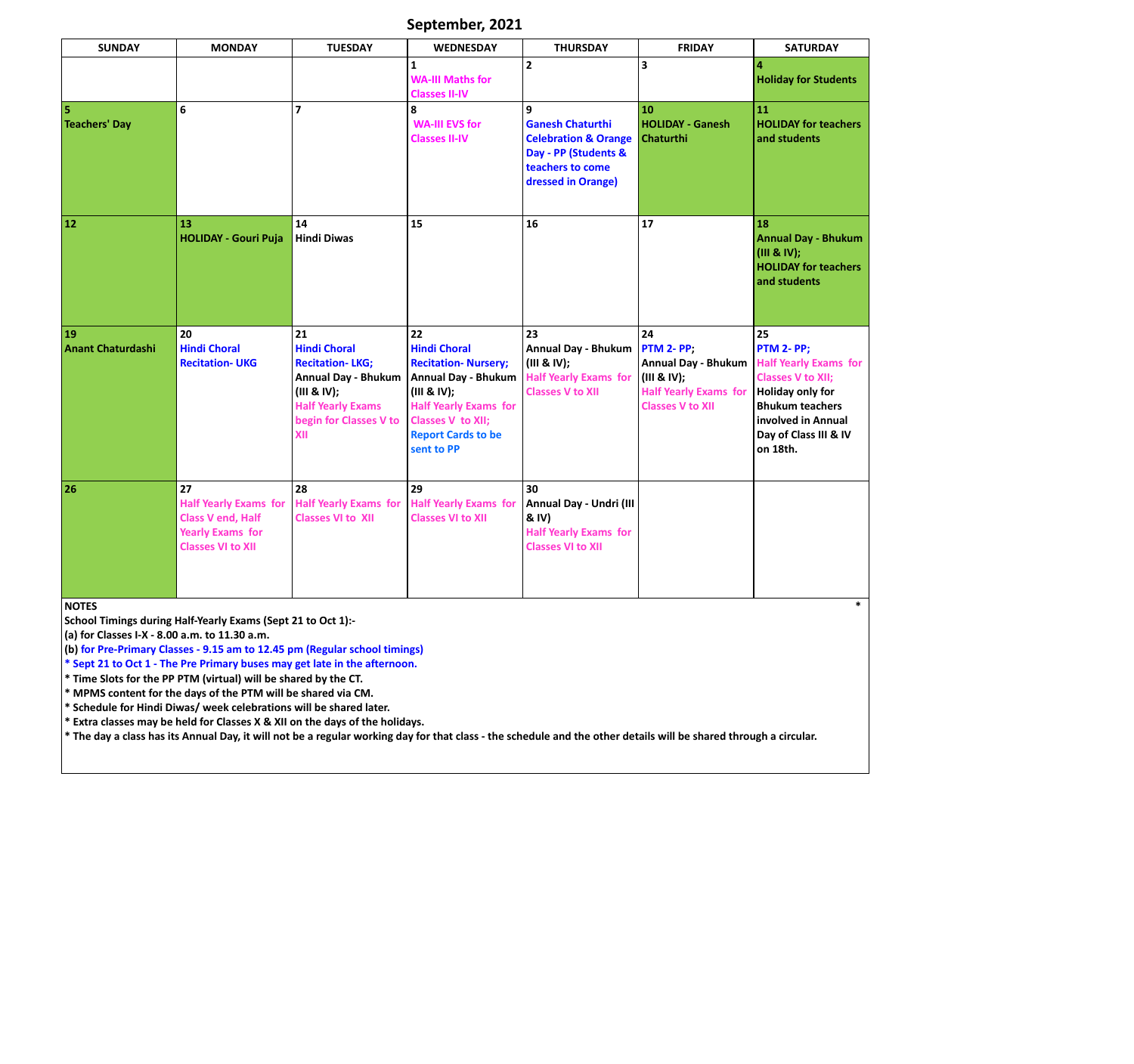| October, 2021 |  |
|---------------|--|
|---------------|--|

| <b>SUNDAY</b>                                                                                         | <b>MONDAY</b>                                                       | <b>TUESDAY</b>                                                                         | <b>WEDNESDAY</b>                                                                                                                                                  | <b>THURSDAY</b>                                                                                                                                     | <b>FRIDAY</b>                                                                                                                                                                       | <b>SATURDAY</b>                                                                                                                                                                       |
|-------------------------------------------------------------------------------------------------------|---------------------------------------------------------------------|----------------------------------------------------------------------------------------|-------------------------------------------------------------------------------------------------------------------------------------------------------------------|-----------------------------------------------------------------------------------------------------------------------------------------------------|-------------------------------------------------------------------------------------------------------------------------------------------------------------------------------------|---------------------------------------------------------------------------------------------------------------------------------------------------------------------------------------|
|                                                                                                       |                                                                     |                                                                                        |                                                                                                                                                                   |                                                                                                                                                     | 1<br>Annual Day - Undri (III   HOLIDAY - Gandhi<br>& IV);<br><b>Half Yearly Exams for</b><br><b>Classes VI to XII end</b>                                                           | 2<br>Jayanti                                                                                                                                                                          |
| $\overline{\mathbf{3}}$                                                                               | 4<br><b>World Mental Health</b><br><b>Week begins</b>               | 5<br>Annual Day - Undri (III   WA-IV/III Eng for<br>& IV)                              | Classes II & V;<br>Annual Day - Undri (III<br>& IV)                                                                                                               | $\overline{\phantom{a}}$<br><b>Report Cards to be</b><br>sent to Classes I to V<br>(Bhukum and Undri)                                               | 8<br><b>Doodling is Fun for</b><br><b>Classes V &amp; VI; Poster</b><br><b>Making for Classes VII</b><br>& VIII<br>(German/Sanskrit)                                                | 9<br>Annual Day - Wagholi<br>(III & IV);<br>PTM - 2 -Bhukum and<br>Undri (I to V);<br><b>Working for students</b><br>of Classes VI to XII;<br><b>World Mental Health</b><br>Week ends |
| 10<br>Last Day for the<br>payment of fee for<br>the 3rd quarter;<br><b>World Mental Health</b><br>Day | 11<br><b>Slogan writing for</b><br>Classes IX & X (2nd<br>language) | 12<br>Annual Day - Wagholi<br>(III & IV)                                               | 13<br>WA-IV/III Hindi for<br>Classes II & V;<br>Annual Day - Wagholi<br>(III & IV)                                                                                | 14<br>Navaratri/Dussera<br><b>Celebrations-PP</b><br>(Students to come<br>dressed in traditional<br>clothes);<br>Annual Day - Wagholi<br>(III & IV) | 15<br><b>HOLIDAY -</b><br><b>Dussehra</b>                                                                                                                                           | 16<br><b>HOLIDAY for teachers</b><br>and students                                                                                                                                     |
| <b>17</b>                                                                                             | 18                                                                  | 19<br>* HOLIDAY-<br>Eid-e-Milad                                                        | 20<br>WA-IV/III Math for<br>Classes II & V;<br><b>WA-IV Eng for Classes</b><br><b>III &amp; IV</b>                                                                | 21<br><b>Report Cards to be</b><br>sent to:<br><b>Classes VI to XII</b><br>(Bhukum and Undri)/<br>Classes I to X<br>(Wagholi)                       | 22<br><b>Diwali Celebrations-</b><br><b>PP (Students to come</b><br>dressed in coloured<br>dress);<br>PTM - 2 -Bhukum and<br>Undri (VI to XII);<br>PTM - 2 - Wagholi (I<br>to $X$ ) | 23<br>PTM - 2 -Bhukum and<br>Undri (VI to XII);<br>PTM - 2 - Wagholi (I<br>to $X$ )                                                                                                   |
| 24                                                                                                    | 25<br><b>Diwali Break Begins</b>                                    | 26                                                                                     | 27                                                                                                                                                                | 28                                                                                                                                                  | 29                                                                                                                                                                                  | 30                                                                                                                                                                                    |
| 31                                                                                                    |                                                                     |                                                                                        |                                                                                                                                                                   |                                                                                                                                                     |                                                                                                                                                                                     |                                                                                                                                                                                       |
| <b>NOTES</b><br>* Mental Health Week from Oct 4 to Oct 9                                              | * Eid-e-Milad holiday depends on the sighting of the moon.          | * Time Slots for the PTM (virtual) of Classes I to XII will be shared later by the CT. | * The day a class has its Annual Day, it will not be a regular working day for that class - the schedule and the other details will be shared through a circular. |                                                                                                                                                     |                                                                                                                                                                                     |                                                                                                                                                                                       |

**\* MPMS content for the days of the PTM will be shared via CM.** 

**\* Extra classes may be held for Classes X & XII on the days of the holidays.**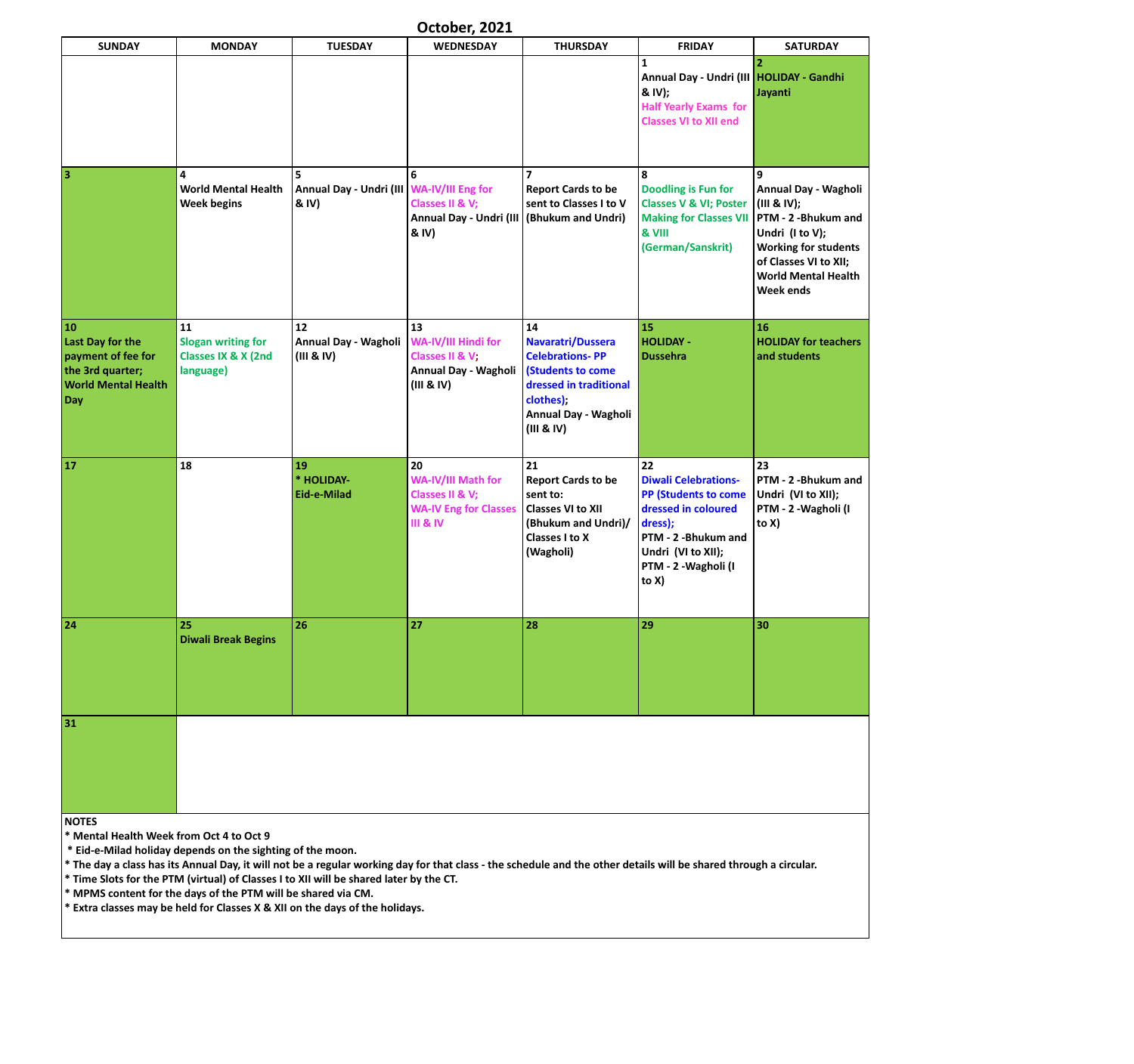| November, 2021 |
|----------------|
|----------------|

| <b>SUNDAY</b>  | <b>MONDAY</b>                                                         | <b>TUESDAY</b>                                                                                            | <b>WEDNESDAY</b>                                                                                                                                                                         | <b>THURSDAY</b>                                                                       | <b>FRIDAY</b>                                                                                                                                       | <b>SATURDAY</b>                                                                                         |
|----------------|-----------------------------------------------------------------------|-----------------------------------------------------------------------------------------------------------|------------------------------------------------------------------------------------------------------------------------------------------------------------------------------------------|---------------------------------------------------------------------------------------|-----------------------------------------------------------------------------------------------------------------------------------------------------|---------------------------------------------------------------------------------------------------------|
|                | $\mathbf 1$                                                           | $\overline{2}$                                                                                            | 3                                                                                                                                                                                        | 4                                                                                     | 5                                                                                                                                                   | 6<br><b>Diwali Break Ends</b>                                                                           |
| $\overline{7}$ | 8<br>School re-opens for<br>all the classes after<br>the Diwali Break | 9                                                                                                         | 10<br><b>WA-IV/III EVS for</b><br>Classes II & V;<br><b>WA-IV Hin for Classes</b><br><b>III &amp; IV</b>                                                                                 | 11                                                                                    | 12                                                                                                                                                  | 13<br><b>Working for students</b><br>of Classes VI to XII                                               |
| 14             | 15                                                                    | 16<br>'Show & Tell' for<br>Classes   & II;<br><b>Annual Day - Bhukum</b><br>(V to VIII)                   | 17<br><b>WA-IV Math for</b><br>Classes III & IV;<br>Annual Day - Bhukum   (V to VIII)<br>(V to VIII)                                                                                     | 18<br>Ad Mania for Class XI; HOLIDAY -<br><b>Annual Day - Bhukum</b>                  | 19<br><b>Guru Nanak Jayanti</b>                                                                                                                     | 20<br><b>HOLIDAY for teachers</b><br>and students                                                       |
| 21             | 22                                                                    | 23<br><b>Annual Day - Bhukum</b><br>(V to VIII)                                                           | 24<br><b>WA-V Eng for Class II;</b><br><b>WA-IV EVS for Classes</b><br><b>III &amp; IV;</b><br><b>Annual Sports Day-</b><br><b>Nursery;</b><br><b>Annual Day - Bhukum</b><br>(V to VIII) | 25<br><b>Annual Sports Day -</b><br>LKG;<br><b>Annual Day - Bhukum</b><br>(V to VIII) | 26<br><b>Annual Sports Day -</b><br>UKG;<br><b>Annual Day - Bhukum</b><br>(V to VIII)<br><b>Fireless Cooking for</b><br><b>Classes III &amp; IV</b> | 27<br><b>Annual Day - Bhukum</b><br>(V to VIII);<br><b>Working for students</b><br>of Classes VI to XII |
| 28             | 29                                                                    | 30<br><b>Annual Day - Bhukum</b><br>(V to VIII);<br><b>UT-2/PB-1 for Classes</b><br>IX & XI/X & XII begin |                                                                                                                                                                                          |                                                                                       |                                                                                                                                                     |                                                                                                         |
| <b>NOTES</b>   |                                                                       |                                                                                                           |                                                                                                                                                                                          |                                                                                       |                                                                                                                                                     |                                                                                                         |

**\* Extra classes may be held for Classes X & XII on the days of the holidays.** 

**\* The day a class has its Annual Day, it will not be a regular working day for that class - the schedule and the other details will be shared through a circular.**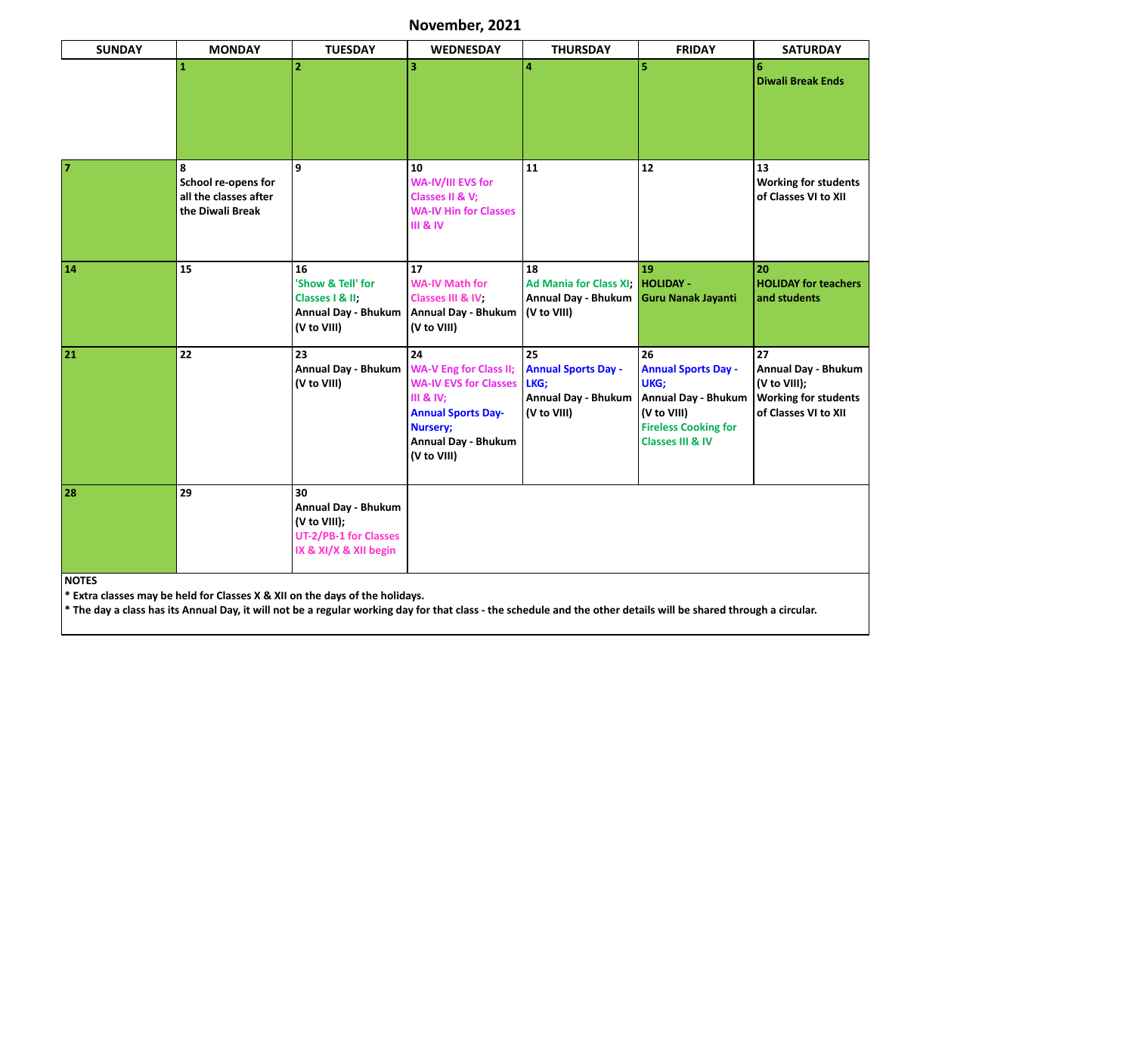| December, 2021 |  |
|----------------|--|
|----------------|--|

| <b>SUNDAY</b>                                             | <b>MONDAY</b>                                                                                                  | <b>TUESDAY</b>                                                                                                                                                         | <b>WEDNESDAY</b>                                                                                                                                                             | <b>THURSDAY</b>                                                                                                     | <b>FRIDAY</b>                                                                                                                                                     | <b>SATURDAY</b>                                                                                                                           |  |
|-----------------------------------------------------------|----------------------------------------------------------------------------------------------------------------|------------------------------------------------------------------------------------------------------------------------------------------------------------------------|------------------------------------------------------------------------------------------------------------------------------------------------------------------------------|---------------------------------------------------------------------------------------------------------------------|-------------------------------------------------------------------------------------------------------------------------------------------------------------------|-------------------------------------------------------------------------------------------------------------------------------------------|--|
|                                                           |                                                                                                                |                                                                                                                                                                        | 1<br><b>WA-V Hindi for Class</b><br>Ш;<br><b>UT-2/PB-1 for Classes</b><br>IX & XI/X & XII                                                                                    | $\overline{2}$<br>UT-2/PB-1 for<br>Class IX & XI/X & XII                                                            | 3<br><b>UT-2/PB-1</b><br>for Class IX & XI/X & XII;<br>'EK Kahani Katputli ki<br><b>Zubaani' for Classes III &amp;</b><br>IV                                      | <b>HOLIDAY for teachers</b><br>and students                                                                                               |  |
| $\overline{\mathbf{5}}$                                   | 6<br>UT-2/PB-1 for<br>Class IX & XI/X & XII                                                                    | 7<br>Annual Day - Undri (V<br>to VIII)<br>UT-2/PB-1 for<br>Class IX & XI/X & XII                                                                                       | 8<br><b>WA-V Math for</b><br>Class II;<br><b>WA-V Eng for Classes</b><br><b>III &amp; IV;</b><br>Annual Day - Undri (V<br>to VIII)<br>UT-2/PB-1 for<br>Class IX & XI/X & XII | Annual Day - Undri (V<br>to VIII)<br>UT-2/PB-1 for<br>Class IX & XI/X & XII                                         | <b>10</b><br><b>Flameless cooking day -</b><br><b>PP</b><br>Annual Day - Undri (V to<br>VIII)<br>UT-2/PB-1 for<br>Class IX & XI/X & XII                           | 11<br>Annual Day - Undri (V<br>to VIII); Working for<br>students of Classes VI<br>to XII<br>UT-2/PB-1 for<br>Class IX & XI/X & XII<br>end |  |
| 12                                                        | 13                                                                                                             | 14                                                                                                                                                                     | 15<br><b>WA-V EVS for</b><br>Class II;<br><b>WA-V Hin for Classes</b><br><b>III &amp; IV;</b><br><b>Annual Day -</b><br>Wagholi (V to VIII)                                  | 16<br><b>Annual Day -</b><br>Wagholi (V to VIII)                                                                    | 17<br><b>Annual Day -</b><br>Wagholi (V to VIII)                                                                                                                  | 18<br><b>Annual Day -</b><br>Wagholi (V to VIII);<br><b>Working for students</b><br>of Classes VI to XII                                  |  |
| <b>19</b>                                                 | 20                                                                                                             | 21<br><b>Annual Day -</b><br>Wagholi (V to VIII)                                                                                                                       | 22<br><b>WA-V Math for</b><br>Classes III & IV<br><b>Annual Day -</b><br>Wagholi (V to VIII);<br>PTM-3 for Classes X<br>and XII                                              | 23<br><b>Celebrations - PP</b><br>(students to come<br>dressed in white &<br>red)<br>PTM-3 for Classes X<br>and XII | 24<br><b>Christmas Break Begins</b>                                                                                                                               | 25                                                                                                                                        |  |
| 26                                                        | 27                                                                                                             | 28                                                                                                                                                                     | 29                                                                                                                                                                           | 30                                                                                                                  | 31                                                                                                                                                                |                                                                                                                                           |  |
| <b>NOTES</b><br>* UT-2 - Unit Test-2; PB-1 - Pre Boards-1 | * Winter Break from December 24 to January 2.<br>* MPMS content for the days of the PTM will be shared via CM. | * Extra classes may be held for Classes X & XII on the days of the holidays.<br>* Time Slots for the PTM (virtual) of Classes I to XII will be shared later by the CT. |                                                                                                                                                                              |                                                                                                                     | * The day a class has its Annual Day, it will not be a regular working day for that class - the schedule and the other details will be shared through a circular. |                                                                                                                                           |  |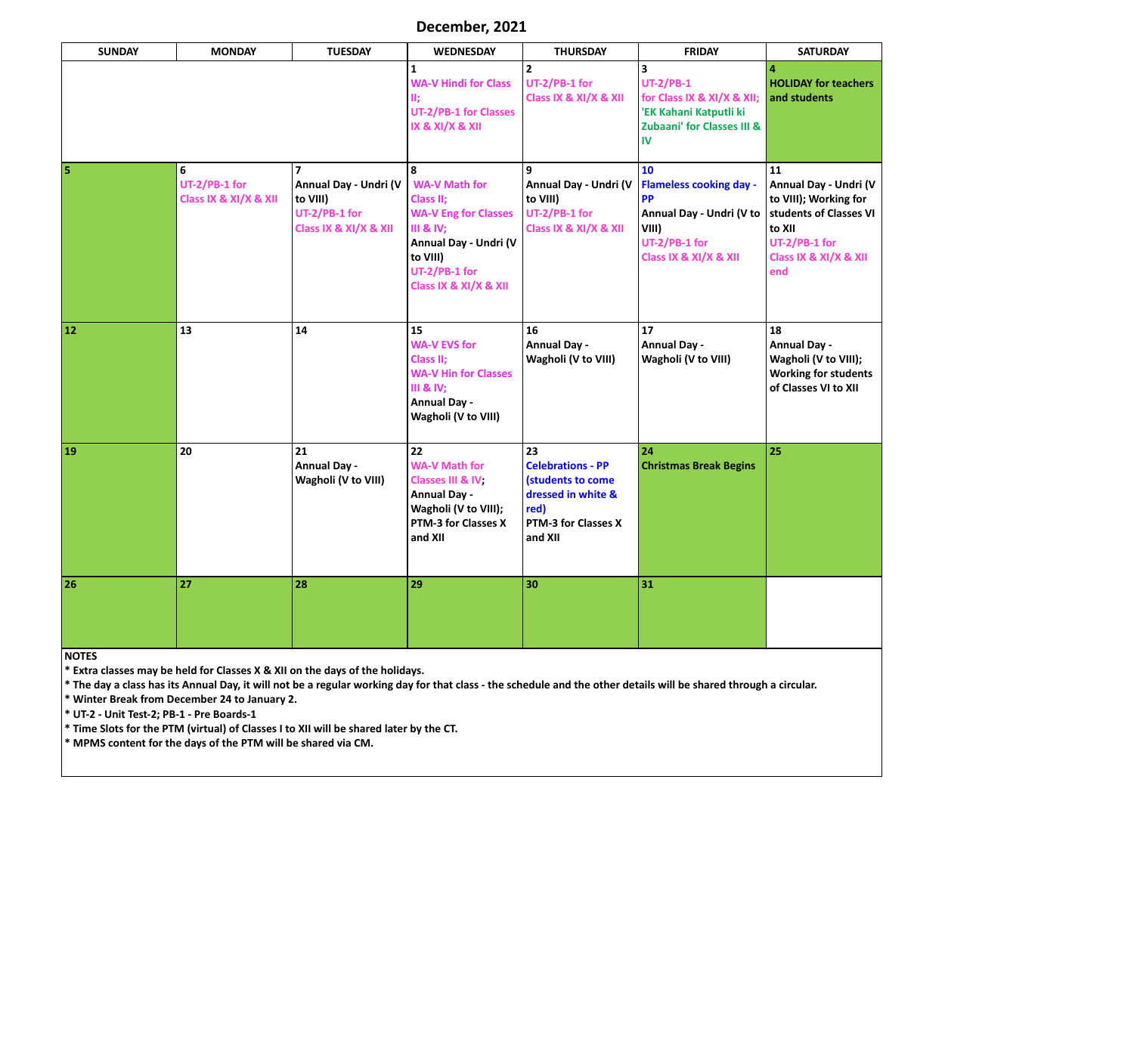| January, 2022                                             |                                                                                                                                                               |                                                                                                   |                                                                                                                                                              |                                                                                                                                                            |                                                                                                                                                           |                                                                                                                                                                                                                                                                                                |  |
|-----------------------------------------------------------|---------------------------------------------------------------------------------------------------------------------------------------------------------------|---------------------------------------------------------------------------------------------------|--------------------------------------------------------------------------------------------------------------------------------------------------------------|------------------------------------------------------------------------------------------------------------------------------------------------------------|-----------------------------------------------------------------------------------------------------------------------------------------------------------|------------------------------------------------------------------------------------------------------------------------------------------------------------------------------------------------------------------------------------------------------------------------------------------------|--|
| <b>SUNDAY</b>                                             | <b>MONDAY</b>                                                                                                                                                 | <b>TUESDAY</b>                                                                                    | <b>WEDNESDAY</b>                                                                                                                                             | <b>THURSDAY</b>                                                                                                                                            | <b>FRIDAY</b>                                                                                                                                             | <b>SATURDAY</b>                                                                                                                                                                                                                                                                                |  |
|                                                           |                                                                                                                                                               |                                                                                                   |                                                                                                                                                              |                                                                                                                                                            |                                                                                                                                                           | <b>Christmas Break Ends</b>                                                                                                                                                                                                                                                                    |  |
| 2                                                         | 3<br>School re-opens for<br>all the classes after<br>the Winter Break                                                                                         | 4                                                                                                 | 5                                                                                                                                                            | 6<br><b>UT-2/PB-2 for Classes</b><br>VI to VIII/ X begin                                                                                                   | Annual Day - Bhukum (I &<br>$\vert$ II);<br>UT-2/PB-2 for Classes VI<br>to VIII/X;<br>PB-2 for Class X;<br>PTM - 3 for Classes I to V<br>(Undri)          | 8<br>Annual Day - Bhukum (I &<br>$II)$ ;<br>UT-2/PB-2 for Classes VI to<br>VIII/X;<br>PTM - 3 for Classes I to V<br>(Undri);<br>Holiday only for Wagholi<br>teachers involved in Annual<br>Day of Class I & II on 15th &<br><b>Bhukum teachers involved</b><br>in Grandparents' Day on<br>29th |  |
| 9                                                         | 10<br>Last Day for the<br>payment of fee for<br>the 4th quarter;<br><b>Annual Day - Bhukum</b><br>(I & II);<br><b>UT-2/PB-2 for Classes</b><br>VI to VIII/ X; | 11<br><b>Annual Day - Bhukum</b><br>$(1 & 81)$ ;<br><b>UT-2/PB-2 for Classes</b><br>VI to VIII/ X | 12<br><b>WA-V EVS for Classes III</b><br>& IV;<br><b>WA-IV Eng for Class V;</b><br>Annual Day - Bhukum (I<br>& II);<br>UT-2/PB-2 for Classes VI<br>to VIII/X | 13<br><b>UT-2/PB-2 for Classes</b><br>VI to VIII/ X end                                                                                                    | 14<br><b>Makar Sankranti/</b><br>Pongal/Lohri<br><b>Celebrations- PP (Students</b><br>& teachers to come<br>dressed in black)                             | 15<br><b>HOLIDAY for teachers and</b><br>students;<br>Annual Day - Wagholi (I &<br>$\vert \hspace{.04cm} \vert$                                                                                                                                                                                |  |
| <b>16</b>                                                 | 17<br>Annual Day - Wagholi<br>(1 & 81)                                                                                                                        | 18<br>Annual Day - Wagholi<br>(1 & 81)                                                            | 19<br><b>WA-IV Hin for Class V;</b><br>Annual Day - Wagholi (I<br>8(11)                                                                                      | 20<br>'Bharat Ek Khoj' -<br><b>Collage making for</b><br><b>Classes V &amp; VI</b>                                                                         | 21<br>PTM-3 for PP;<br>PTM-3 for Classes I to IX,<br> XI (Bhukum & Wagholi);<br>PTM-3 for Classes VI to IX,<br>XI (undri);<br>Annual Day - Undri (I & II) | 22<br>PTM-3 for PP;<br>PTM-3 for Classes I to IX, XI<br>(Bhukum & Wagholi);<br><b>PTM-3 for Classes VI to IX,</b><br>XI (undri);<br>Annual Day - Undri (I & II)                                                                                                                                |  |
| 23                                                        | 24<br>Annual Day - Undri (I<br>& II)                                                                                                                          | 25<br>Annual Day - Undri (I<br>& II)                                                              | 26<br>'Republic Day<br><b>Celebrations'</b>                                                                                                                  | 27<br><b>Republic Day</b><br>celebrations - PP<br>(children to come<br>dressed in White,<br><b>Orange, Green or</b><br><b>Blue traditional</b><br>clothes) | 28<br>'Static Electricity Day' for<br><b>Classes I to IV;</b><br>'Fly High Day' for Classes<br><b>VII to IX</b>                                           | 29<br><b>Grandparents' Day-</b><br><b>Nursery (Bhukum);</b><br><b>HOLIDAY for teachers and</b><br>students                                                                                                                                                                                     |  |
| 30                                                        | 31                                                                                                                                                            |                                                                                                   |                                                                                                                                                              |                                                                                                                                                            |                                                                                                                                                           |                                                                                                                                                                                                                                                                                                |  |
| <b>NOTES</b><br>* UT-2 - Unit Test-2; PB-1 - Pre Boards-1 |                                                                                                                                                               |                                                                                                   |                                                                                                                                                              |                                                                                                                                                            |                                                                                                                                                           |                                                                                                                                                                                                                                                                                                |  |

**\* Extra classes may be held for Classes X & XII on the days marked holidays.** 

**\* The day a class has its Annual Day, it will not be a regular working day for that class - the schedule and the other details will be shared through a circular.** 

**\* Time Slots for the PTM (virtual) of Classes I to XII will be shared later by the CT.** 

**\* MPMS content for the days of the PTM will be shared via CM.** 

**\* Details about the Republic Day celebrations will be shared later.**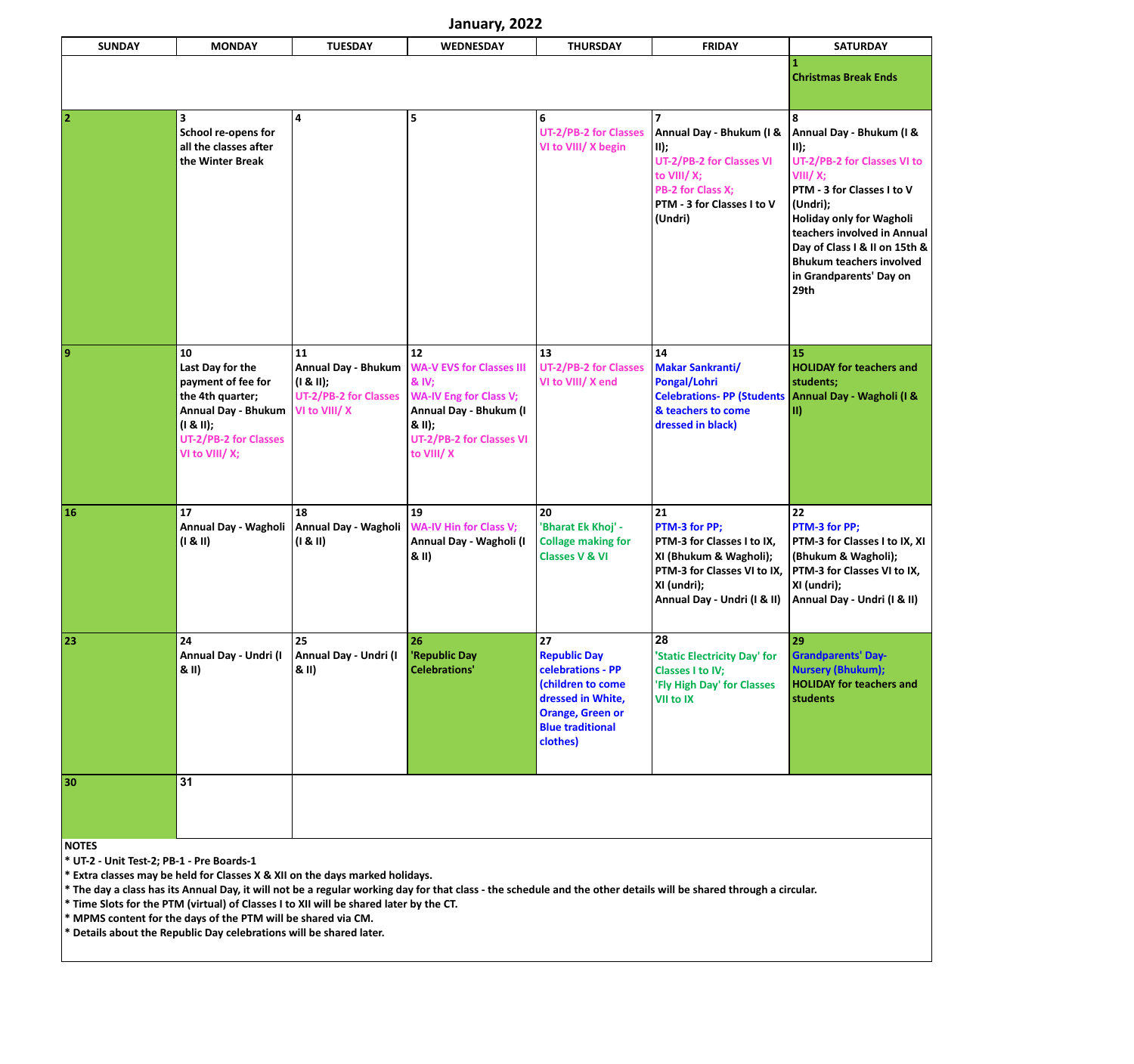**February, 2022**

| <b>SUNDAY</b>                                                                                                                      | <b>MONDAY</b>                                                                                                                     | <b>TUESDAY</b>                                                                                                                    | <b>WEDNESDAY</b>                                                                                                                                       | <b>THURSDAY</b>                                                                                                  | <b>FRIDAY</b>                                                                                                       | <b>SATURDAY</b>                                                                                                                                              |                                                                                                                      |                                                                                                                                    |
|------------------------------------------------------------------------------------------------------------------------------------|-----------------------------------------------------------------------------------------------------------------------------------|-----------------------------------------------------------------------------------------------------------------------------------|--------------------------------------------------------------------------------------------------------------------------------------------------------|------------------------------------------------------------------------------------------------------------------|---------------------------------------------------------------------------------------------------------------------|--------------------------------------------------------------------------------------------------------------------------------------------------------------|----------------------------------------------------------------------------------------------------------------------|------------------------------------------------------------------------------------------------------------------------------------|
|                                                                                                                                    |                                                                                                                                   | $\mathbf{1}$                                                                                                                      | $\overline{2}$<br><b>WA-VI Eng for Classes II</b><br>to IV;<br><b>WA-IV Math for Class V;</b><br><b>Annual Day - LKG</b><br>(Bhukum)                   | 3<br><b>Finger Painting for</b><br><b>Classes   &amp; II</b>                                                     | 4<br><b>Riddle Day for Classes</b><br>I to VIII                                                                     | <b>HOLIDAY for teachers</b><br>and students                                                                                                                  | $\overline{a}$<br><b>Final</b><br><b>Examinati</b><br>on for<br>Class IX;<br>ASL:<br><b>Class VIII</b><br>- Sanskrit | 5<br><b>Final</b><br><b>Examinati</b><br>on for<br><b>Class IX;</b><br>ASL:<br><b>Class VI B</b><br>- Sanskrit<br><b>Class VII</b> |
| $\boldsymbol{6}$                                                                                                                   | $\overline{7}$<br><b>Final Examination for</b><br><b>Classes IX and XI</b><br>begin                                               | $\mathbf{8}$<br><b>Grandparents' Day -</b><br><b>Nursery (Undri);</b><br><b>Final Examination for</b><br><b>Classes IX and XI</b> | $\mathbf{9}$<br><b>WA-VI Hin for Classes II</b><br>to IV;<br><b>WA-IV EVS for Class V;</b><br><b>Final Examination for</b><br><b>Classes IX and XI</b> | 10<br><b>Final Examination for</b><br><b>Classes IX and XI</b>                                                   | 11<br><b>Final Examination for</b><br><b>Classes IX and XI;</b><br><b>Popcorn Day for</b><br><b>Classes I to V</b>  | 12<br><b>Annual Day-LKG</b><br>(Undri);<br><b>Final Examination for</b><br><b>Classes IX and XI;</b><br><b>Working for students</b><br>of Classes VI to VIII | $12$<br>Holiday<br>for Class<br>$\mathsf{I}\mathsf{X}$                                                               |                                                                                                                                    |
| 13                                                                                                                                 | 14<br><b>Final Examination for</b><br><b>Classes IX and XI</b>                                                                    | 15<br><b>Final Examination for</b><br><b>Classes IX and XI</b>                                                                    | 16<br><b>WA-VI Math for Classes</b><br>II to IV;<br><b>Final Examination for</b><br><b>Class IX end</b>                                                | 17<br><b>Final Examination for</b><br><b>Class XI end;</b><br><b>Session Break for</b><br><b>Class IX begins</b> | 18<br><b>Grandparents' Day -</b><br><b>Nursery (Wagholi);</b><br><b>Session Break for</b><br><b>Class XI begins</b> | 19<br><b>HOLIDAY -</b><br>Shivaji Maharaj<br>Jayanti                                                                                                         |                                                                                                                      |                                                                                                                                    |
| 20                                                                                                                                 | 21<br><b>Marathi Week</b><br><b>Celebrations begin</b>                                                                            | 22                                                                                                                                | 23<br><b>WA-VI EVS for Classes II</b><br>to IV                                                                                                         | 24                                                                                                               | 25<br><b>Report Cards to be</b><br>sent to Classes IX and<br>XI;<br><b>Marathi Week</b><br><b>Celebrations end</b>  | 26<br><b>Annual Day - LKG</b><br>(Wagholi);<br><b>Working for students</b><br>of Classes VI to VIII                                                          | 25                                                                                                                   | 26<br><b>LWD</b> for<br><b>NC &amp; LKG</b>                                                                                        |
| 27<br><b>Marathi Diwas</b>                                                                                                         | 28<br><b>LWD for Classes Nur</b><br>& LKG;<br><b>Report Cards to be</b><br>sent to Classes Nur<br>& LKG                           |                                                                                                                                   |                                                                                                                                                        |                                                                                                                  |                                                                                                                     |                                                                                                                                                              |                                                                                                                      |                                                                                                                                    |
| <b>NOTES</b><br>* IT Practical dates to be shared later.<br>$*$ Cohodulo for Marathi Diwas/ wook colobrations will be shared later | * ASL - Assessment of Speaking & Listening- dates will be shared later.<br>* Details about the PP functions will be shared later. |                                                                                                                                   |                                                                                                                                                        |                                                                                                                  |                                                                                                                     |                                                                                                                                                              |                                                                                                                      |                                                                                                                                    |

**\* Schedule for Marathi Diwas/ week celebrations will be shared later.**